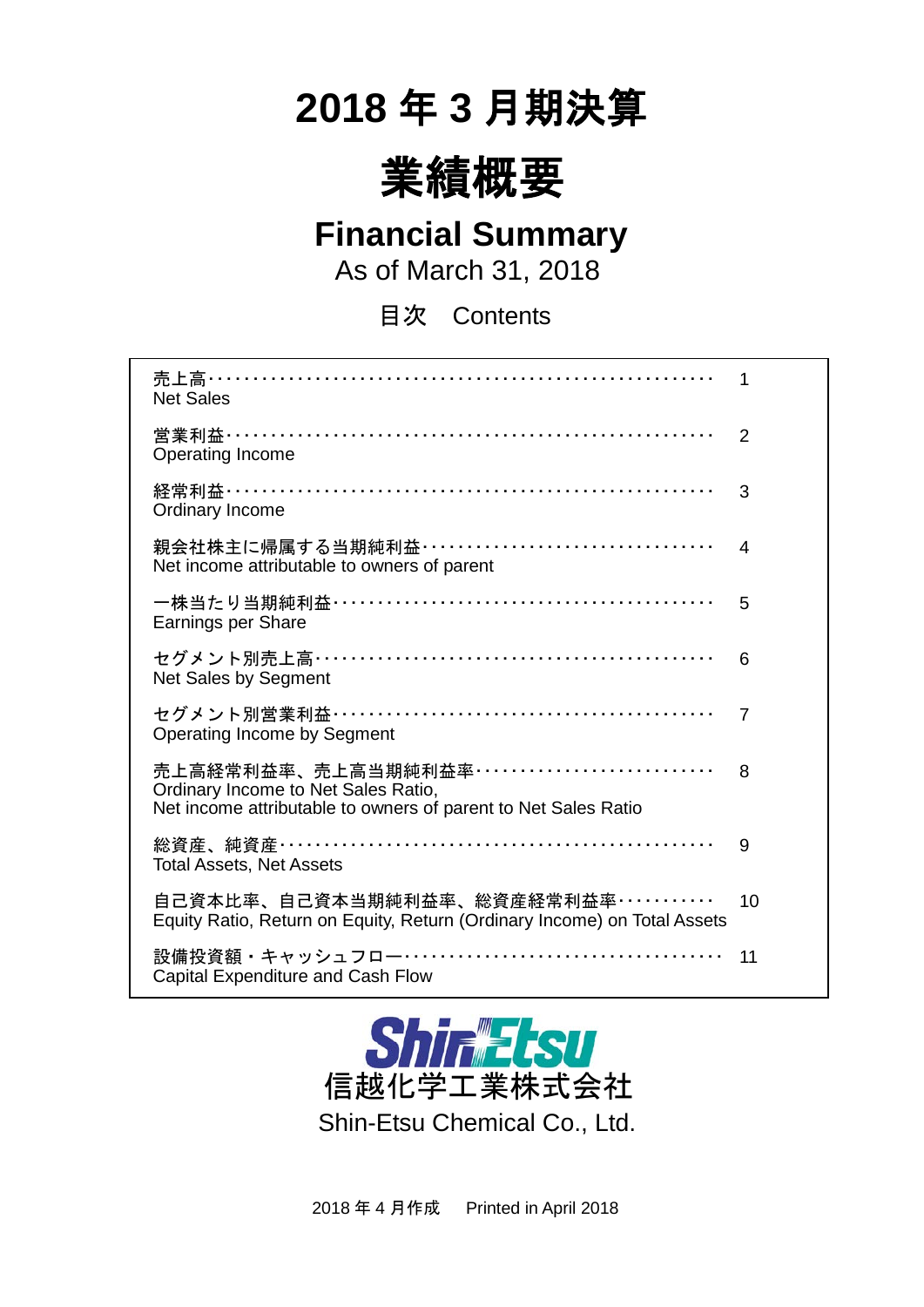



(億円 / 100 millions of yen)

|                  | 09/3                                                                           | 10/3 | 12/3 | $\vert$ 13/3 | 14/3 | $15/3$ | 16/3 |  |
|------------------|--------------------------------------------------------------------------------|------|------|--------------|------|--------|------|--|
| 売上高<br>Net Sales | 12,008   9,168  10,582  10,477  10,254  11,658  12,555  12,798  12,374  14,414 |      |      |              |      |        |      |  |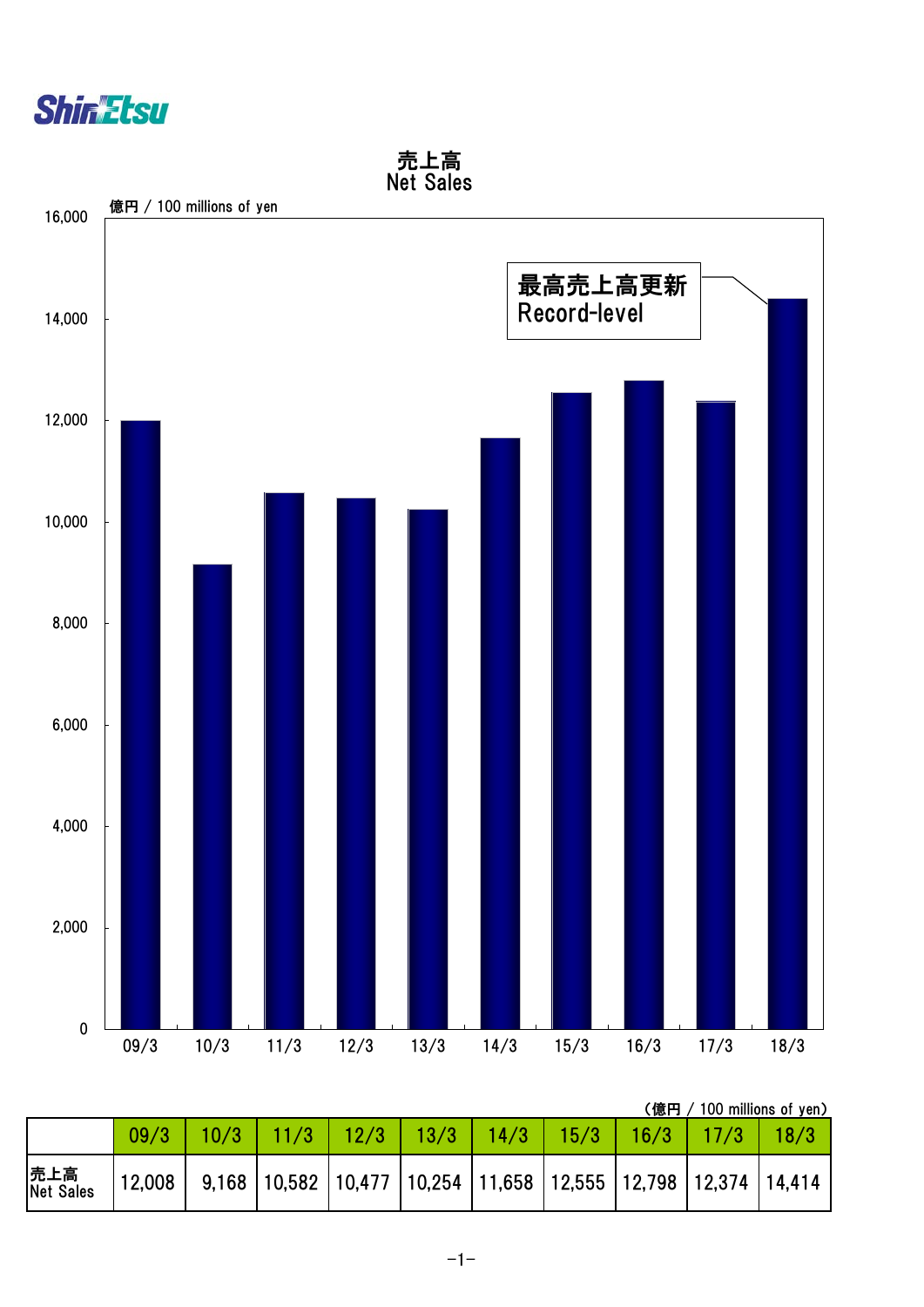



 営業利益 Operating Income

(億円 / 100 millions of yen)

|                             |       |       |       |       |       |       |       | . <i>.</i> |       |       |
|-----------------------------|-------|-------|-------|-------|-------|-------|-------|------------|-------|-------|
|                             | 09/3  |       |       |       | 3/3   | 4/    | 15/3  | 6/3        |       |       |
| 営業利益<br>Operating<br>Income | 2,329 | 1,172 | 1,492 | l,496 | 1,570 | 1,738 | 1,853 | 2,085      | 2,386 | 3,368 |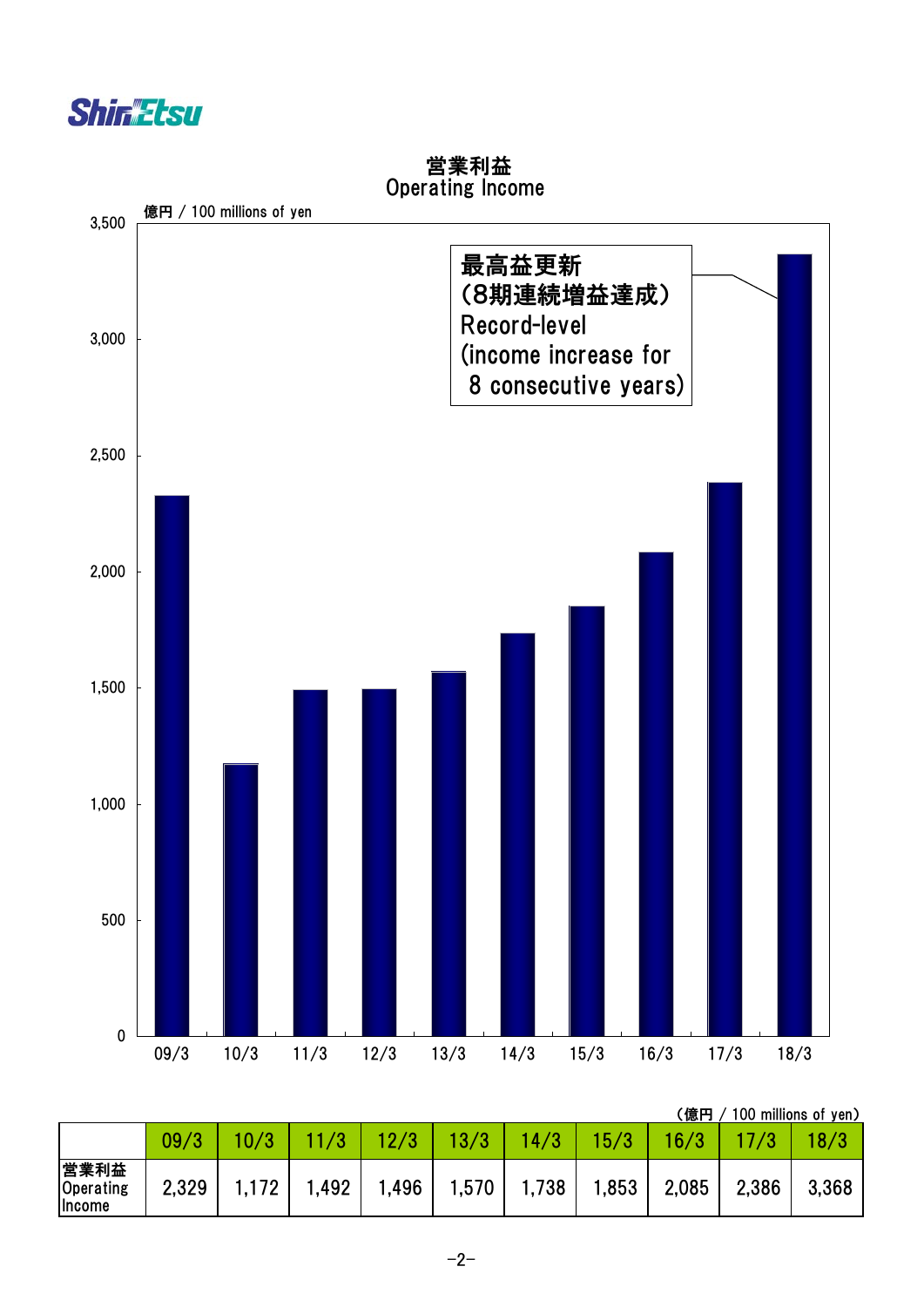



経常利益 Ordinary Income

(億円 / 100 millions of yen)

|                                    |       |       |       |       |      |           |      | \ WW I J / |       | $100$ $11111101100$ $111$ |
|------------------------------------|-------|-------|-------|-------|------|-----------|------|------------|-------|---------------------------|
|                                    | 09/3  |       |       |       |      | /3<br>14. | 5/3  | 16).       |       |                           |
| 経常利益<br>Ordinary<br><b>Ilncome</b> | 2,505 | 1,270 | 1,603 | 1,652 | ,702 | 1,806     | ,980 | 2,200      | 2,421 | 3,403                     |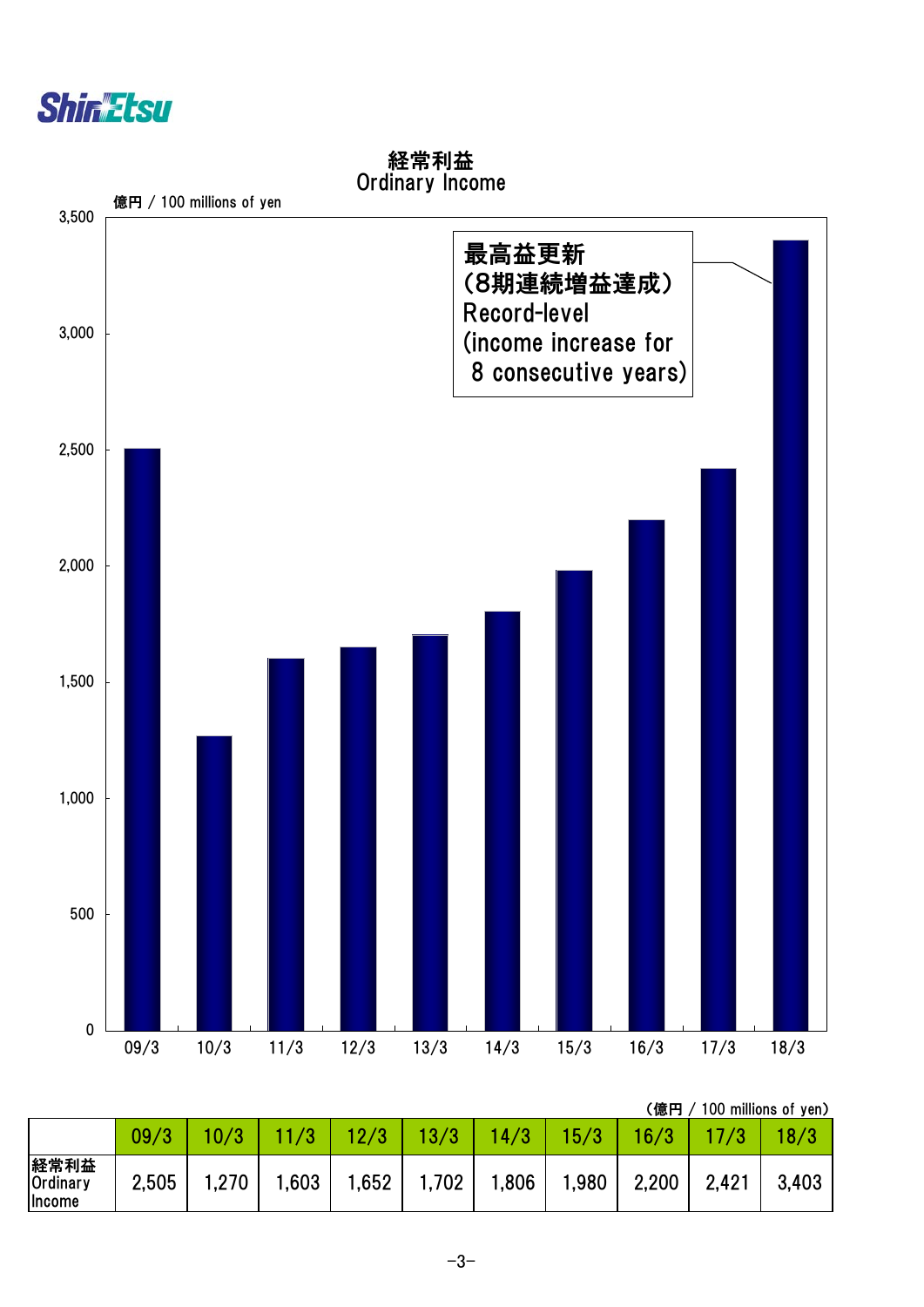

own

親会社株主に帰属する当期純利益



Net income attributable to owners of parent

|                                                                          |                   |     |      |                     |      |                  |      | (億円  |      | 100 millions of yen) |
|--------------------------------------------------------------------------|-------------------|-----|------|---------------------|------|------------------|------|------|------|----------------------|
|                                                                          | 09/<br>$\sqrt{2}$ |     |      | $\Omega$ / $\Omega$ |      | 4<br><b>Sec.</b> | 15/3 | 6/3  |      | 8/3                  |
| 親会社株主に帰属<br>する当期純利益<br>Net income<br>attributable to<br>owners of parent | .,547             | 838 | ,001 | ,006                | ,057 | ,136             | ,286 | ,488 | ,759 | 2,662                |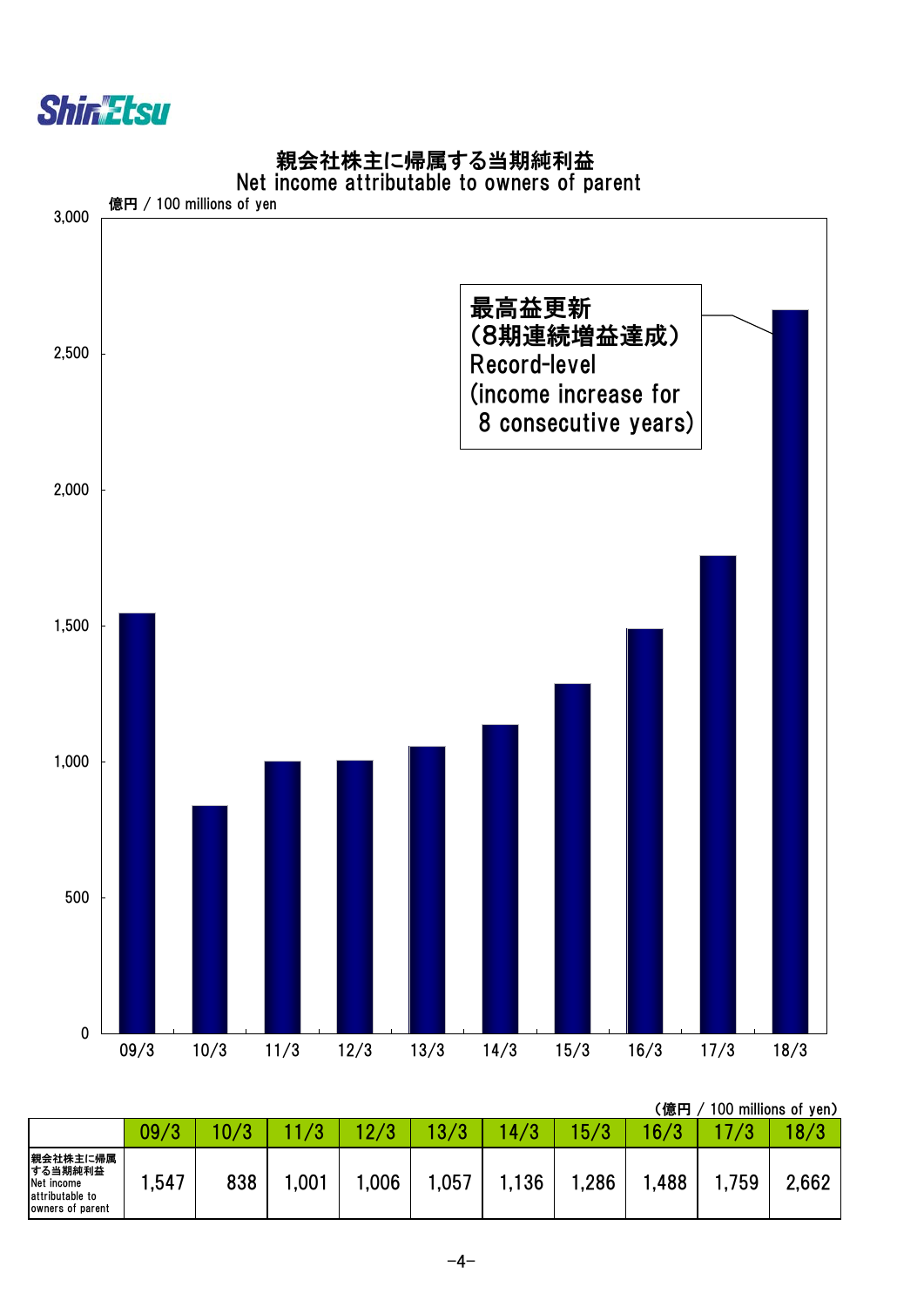



|                                         |        |      |                                                     |      |      |      |      |      |                      | ŒΠ<br>yen) |
|-----------------------------------------|--------|------|-----------------------------------------------------|------|------|------|------|------|----------------------|------------|
|                                         | 09/3   | 10/3 |                                                     | 12/3 | 13/3 | 14/3 | 15/3 | 16/3 |                      | 8/3        |
| 一株当たり<br>当期純利益<br>Earnings<br>per Share | 362.39 |      | 197.53   235.80   237.03   248.94   267.20   302.05 |      |      |      |      |      | 349.46 412.86 624.28 |            |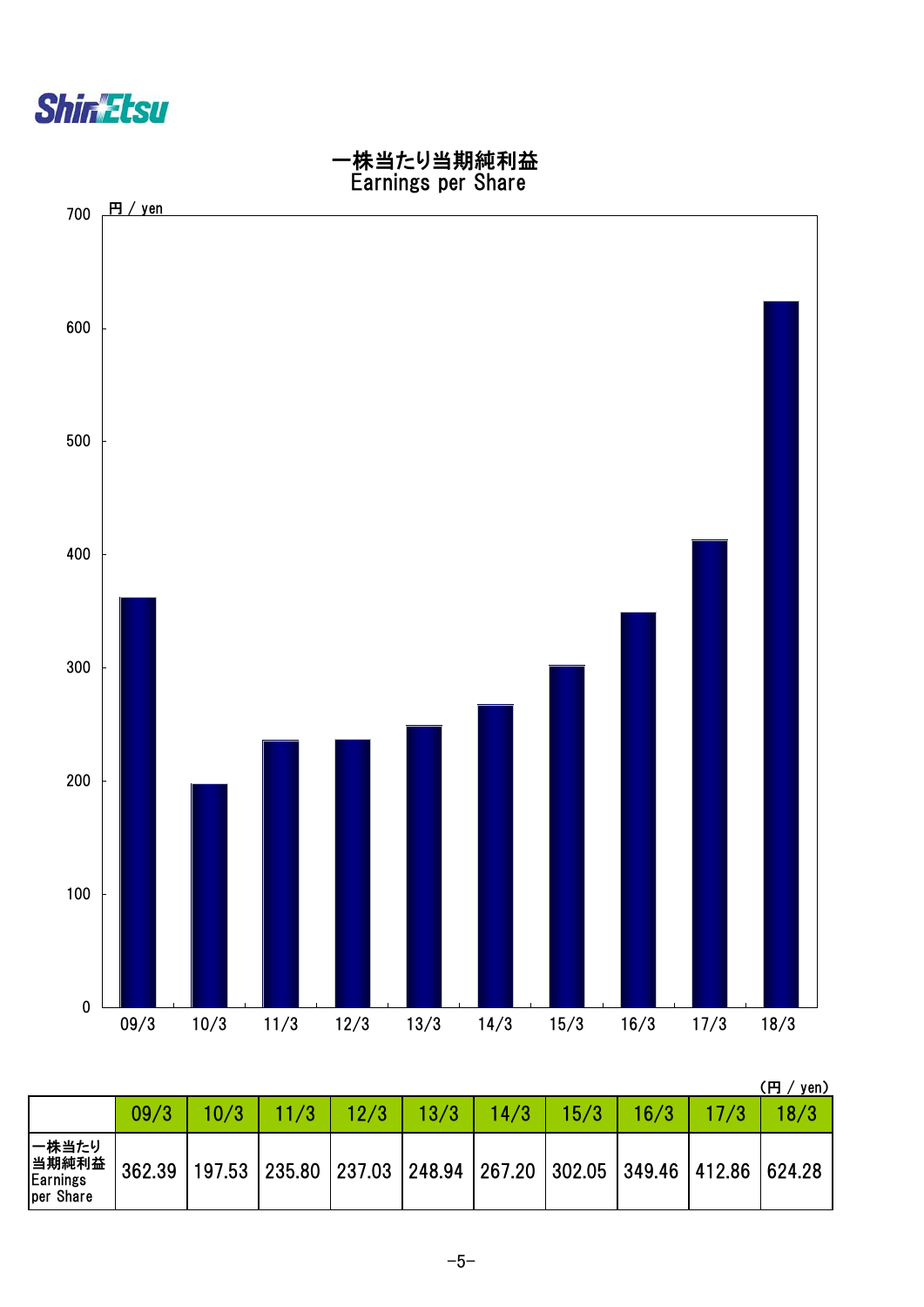



#### セグメント別売上高 Net Sales by Segment

|                                                      | 09/3  | 10/3  |
|------------------------------------------------------|-------|-------|
| 有機・無機化学品<br>Organic and Inorganic<br>Chemicals       | 6,291 | 5,090 |
| 電子材料<br><b>Electronics Materials</b>                 | 4,675 | 3,171 |
| 機能材料その他<br><b>Functional Materials</b><br>and Others | 1,041 | 906   |

※1 2011年3月期より「セグメント情報等の開示に関する<br>
会計基準」に従い、セグメントを変更いたしました。<br>
Ghrm 2011 onward the business segments are in the new<br>
structure due to applying to the changes of Japanese<br>
Accounting standard.)<br>
※2 2010年3月期は、新・旧セグメント両方で表記しています

|                                                                                                                                                  |                |       |  | 加工・商事・技術サービス                                                                  |       |       |       |       |       |       |                      |       |       |
|--------------------------------------------------------------------------------------------------------------------------------------------------|----------------|-------|--|-------------------------------------------------------------------------------|-------|-------|-------|-------|-------|-------|----------------------|-------|-------|
| Processing, Trading & Specialized Services Business                                                                                              |                |       |  |                                                                               |       |       |       |       |       | (億円 / | 100 millions of yen) |       |       |
|                                                                                                                                                  | 09/3           | 10/3  |  |                                                                               | 10/3  | 11/3  | 12/3  | 13/3  | 14/3  | 15/3  | 16/3                 | 17/3  | 18/3  |
| 有機・無機化学品<br>Organic and Inorganic<br>Chemicals                                                                                                   | 6,291          | 5,090 |  | 塩ビ・化成品<br><b>PVC/Chlor-Alkali Business</b>                                    | 2,377 | 2,835 | 3,240 | 3,436 | 4,278 | 4,526 | 4,417                | 4,116 | 5,013 |
| 電子材料<br>Electronics Materials                                                                                                                    | 4,675<br>3,171 |       |  | シリコーン<br><b>Silicones Business</b>                                            | 1,223 | 1,430 | 1,354 | 1,290 | 1,564 | 1.774 | 1,877                | 1,792 | 2,062 |
| 機能材料その他<br>Functional Materials<br>and Others                                                                                                    | 906<br>1,041   |       |  | 機能性化学品<br><b>Specialty Chemicals Business</b>                                 | 804   | 835   | 871   | 835   | 1,032 | 1,123 | 1,168                | 1,080 | 1,171 |
| ※1 2011年3月期より「セグメント情報等の開示に関する<br>会計基準」に従い、セグメントを変更いたしました。<br>(From 2011 onward the business segments are in the new                              |                |       |  | 半導体シリコン<br><b>Semiconductor Silicon</b><br><b>Business</b>                    | 2,540 | 2,837 | 2,296 | 2,024 | 2,132 | 2,300 | 2.433                | 2,526 | 3,083 |
| structure due to applying to the changes of Japanese<br>Accounting standard.)<br>※2 2010年3月期は、新・旧セグメント両方で表記しています。                                |                |       |  | 電子·機能材料<br>lElectronics & Functional<br>Materials Business                    | 1,137 | 1,413 | 1,777 | 1,827 | 1,709 | 1,835 | 1,867                | 1,879 | 2,074 |
| (The result for FY2010 is shown in both previous structure<br>and new structure.)<br>※3 2017年3月期第3四半期より「その他関連事業」の名称を<br>「加工・商事・技術サービス」に変更いたしました。 |                |       |  | 加工・商事・技術サービス<br>Processing, Trading &<br><b>Specialized Services Business</b> | 1,084 | 1,229 | 936   | 839   | 941   | 995   | 1,034                | 979   | 1,007 |
| (From the Third Quarter of FY2017, the name of "Divesified")                                                                                     |                |       |  |                                                                               |       |       |       |       |       |       |                      |       |       |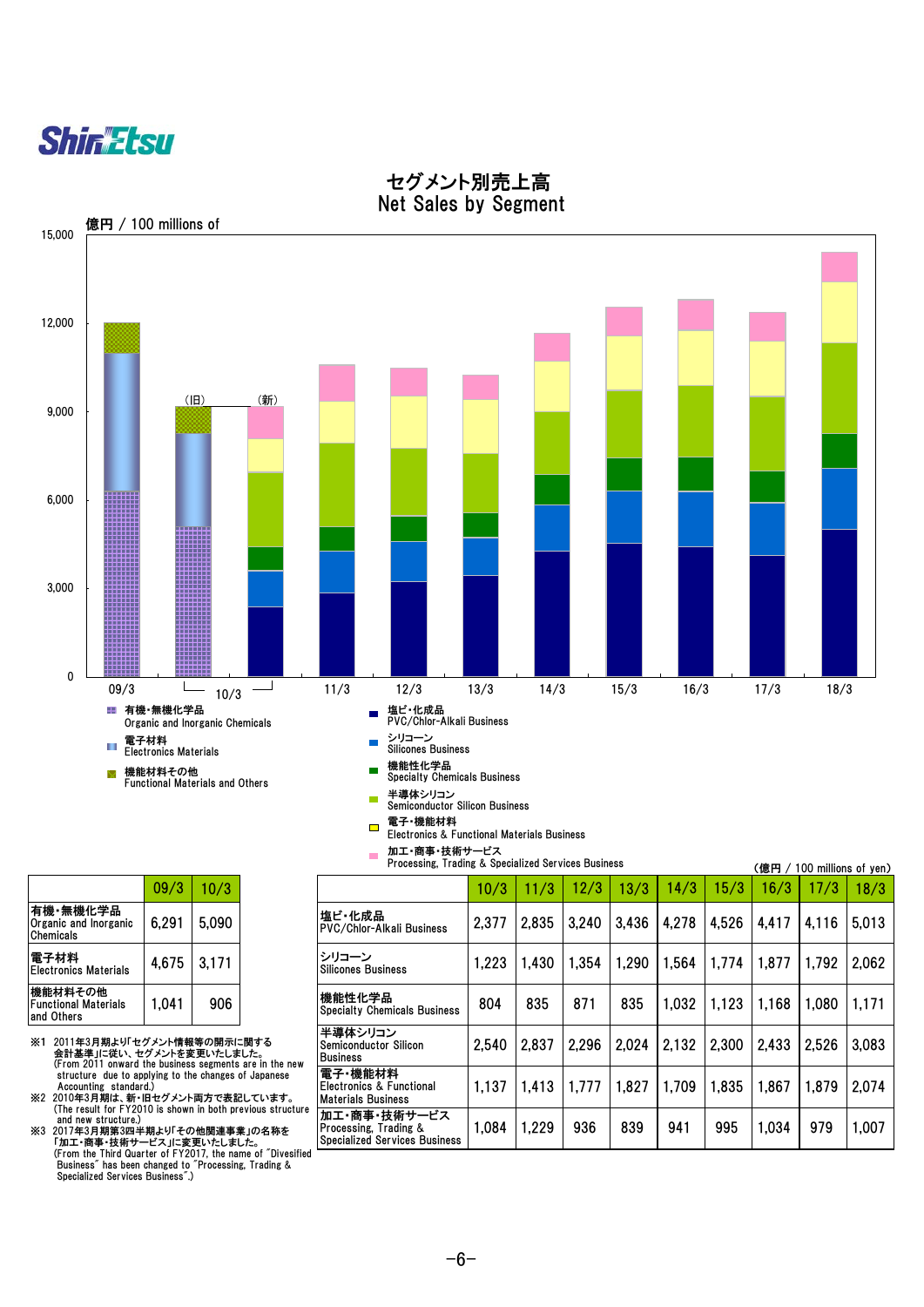

#### セグメント別営業利益 Operating Income by Segment



Processing, Trading & Specialized Services Business

 $\mathbf{r}$ 

|                                                      | 09/3  | 10/3 |
|------------------------------------------------------|-------|------|
| 有機・無機化学品<br>Organic and Inorganic<br>Chemicals       | 951   | 610  |
| 電子材料<br><b>Flectronics Materials</b>                 | 1,122 | 395  |
| 機能材料その他<br><b>Functional Materials</b><br>and Others | 257   | 180  |

- ※1 2011年3月期より「セグメント情報等の開示に関する<br>会計基準」に従い、セグメントを変更いたしました。<br>(From 2011 onward the business segments are in the new<br>structure due to applying to the changes of Japanese<br>Accounting standard.)
- ※2 2010年3月期は、新・旧セグメント両方で表記しています。 (The result for FY2010 is shown in both previous structure and new structure.)

※3 2017年3月期第3四半期より「その他関連事業」の名称を<br>「加工・商事・技術サービス」に変更いたしました。<br>(From the Third Quarter of FY2017, the name of "Divesified"<br>Business" has been changed to "Processing, Trading &<br>Specialized Services Business".)

(億円 / 100 millions of yen) 09/3 10/3 10/3 11/3 12/3 13/3 14/3 15/3 16/3 17/3 18/3 951 | 610 | PHC'1CAX前<br>PVC/Chlor-Alkali Business | 195 | 196 | 236 | 455 | 601 | 502 | 446 | 531 | 932 電士竹科<br>Electronics Materials | 1,122 | 395 | |Silicones Business | 249 | 340 | 336 | 286 | 318 | 334 | 415 | 425 | 519 257 180 139 129 146 144 127 152 181 222 257 機能性化学品 Specialty Chemicals Business 226 388 343 219 244 356 469 559 929 307 | 361 | 381 | 408 | 409 | 462 | 514 | 552 | 616 67 | 73 | 50 | 56 | 36 | 48 | 56 | 95 | 114 半導体シリコン Semiconductor Silicon Business 電子・機能材料 Electronics & Functional Materials Business 加工・商事・技術サービス Processing, Trading & Specialized Services Business 塩ビ・化成品 シリコーン Silicones Business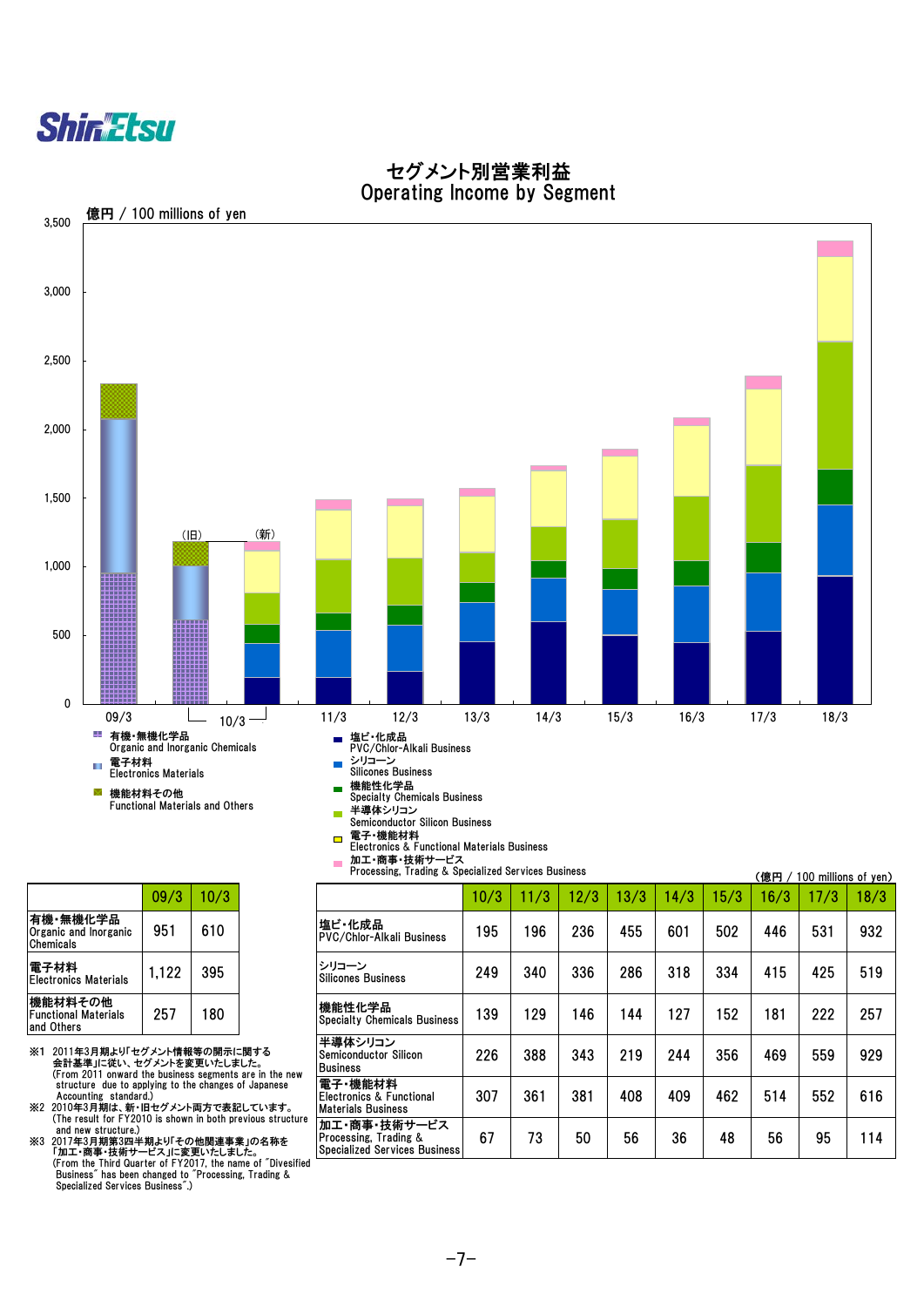**Shin Etsu** 

売上高経常利益率





|                                                                                             |      |      |      |      |      |      |      |      |      | (% ) |
|---------------------------------------------------------------------------------------------|------|------|------|------|------|------|------|------|------|------|
|                                                                                             | 09/3 | 10/3 | 11/3 | 12/3 | 13/3 | 14/3 | 15/3 | 16/3 | 17/3 | 18/3 |
| 売上高<br>経常利益率<br>Ordinary Income to Net<br><b>Sales Ratio</b>                                | 20.9 | 13.9 | 15.2 | 15.8 | 16.6 | 15.5 | 15.8 | 17.2 | 19.6 | 23.6 |
| 売上高<br>当期純利益率<br>Net income attributabe<br>to owners of parent to<br><b>Net Sales Ratio</b> | 12.9 | 9.1  | 9.5  | 9.6  | 10.3 | 9.7  | 10.2 | 11.6 | 14.2 | 18.5 |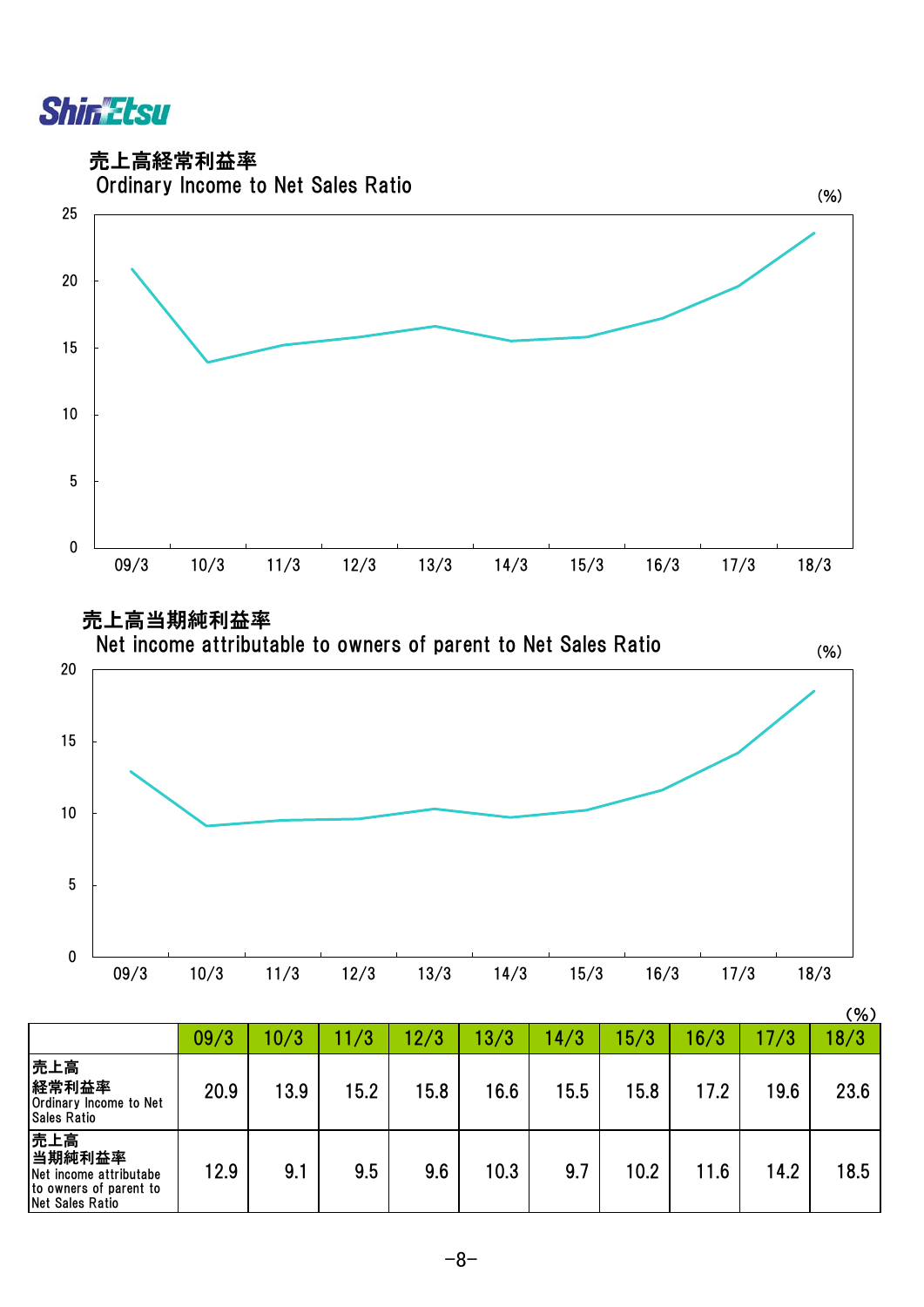

 総資産 Total Assets



 純資産 Net Assets



|                        |        |      |               |                                                                                       |      |      |      |      | (億円 / 100 millions of yen) |      |
|------------------------|--------|------|---------------|---------------------------------------------------------------------------------------|------|------|------|------|----------------------------|------|
|                        | 09/3   | 10/3 | $\sqrt{11/3}$ | 12/3                                                                                  | 13/3 | 14/3 | 15/3 | 16/3 |                            | 18/3 |
| 総資産<br>Total<br>Assets | 16,849 |      |               | $\mid$ 17,691   17,841   18,098   19,209   21,989   24,523   25,100   26,556   29,083 |      |      |      |      |                            |      |
| 純資産<br>Net Assets      |        |      |               | 14,073  14,742  14,694  14,945  16,231  18,221  20,127  20,804  21,900  24,130        |      |      |      |      |                            |      |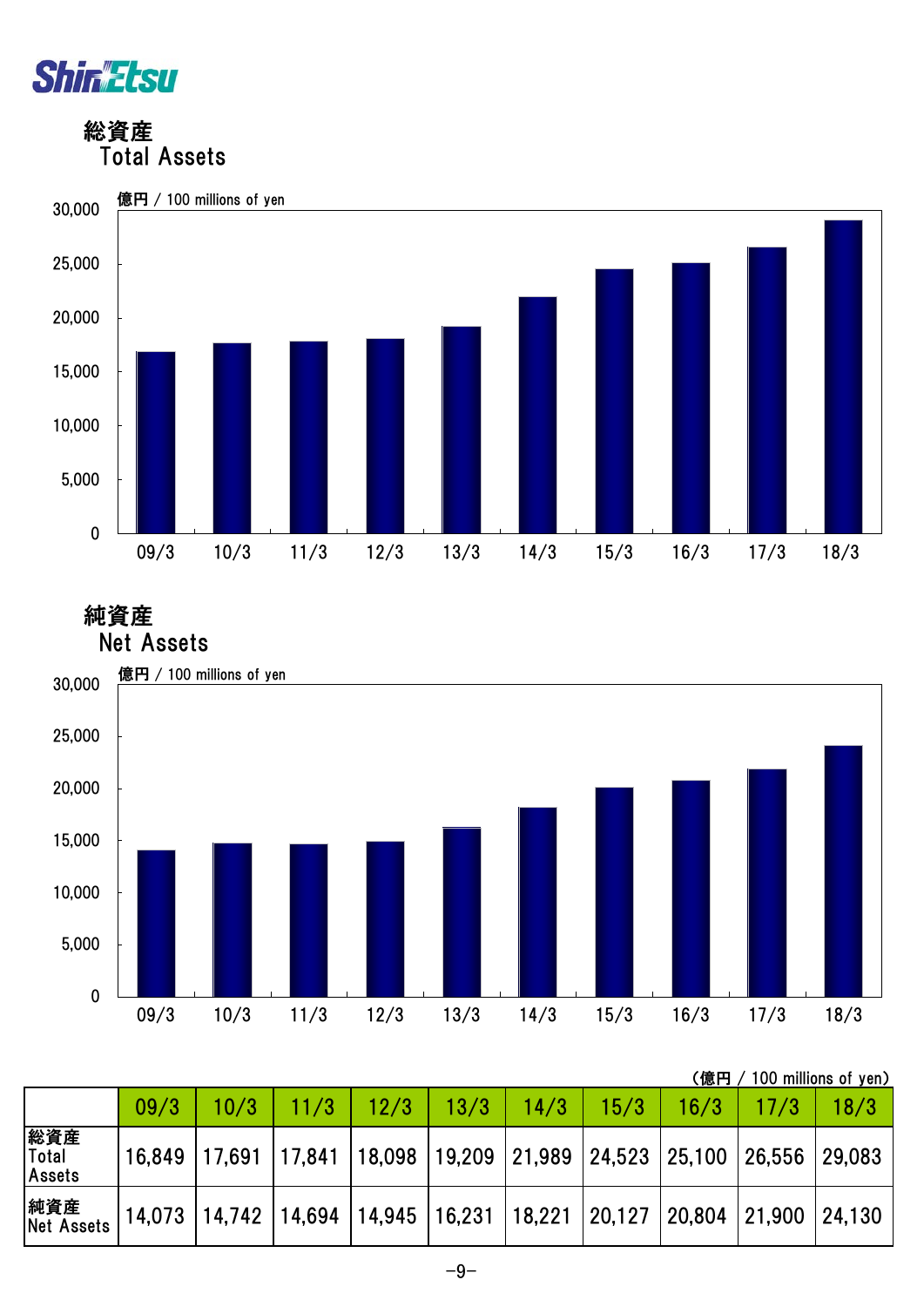### 自己資本比率



| ————総資産経常利益率 Return (Ordinary Income) on Total Assets |  |  |  |  |  |
|-------------------------------------------------------|--|--|--|--|--|
|-------------------------------------------------------|--|--|--|--|--|

| 総資産経常利益率 Return (Ordinary Income) on Total Assets           |      |      |      |      |      |      |      |      | (% ) |      |
|-------------------------------------------------------------|------|------|------|------|------|------|------|------|------|------|
|                                                             | 09/3 | 10/3 | 11/3 | 12/3 | 13/3 | 14/3 | 15/3 | 16/3 | 17/3 | 18/3 |
| 自己資本比率<br><b>Equity Ratio</b>                               | 81.1 | 80.9 | 80.0 | 80.3 | 82.0 | 80.6 | 79.9 | 80.8 | 80.3 | 80.8 |
| 自己資本<br>当期純利益率<br>Return on Equity                          | 11.0 | 6.0  | 7.0  | 7.0  | 7.0  | 6.8  | 6.9  | 7.5  | 8.5  | 11.9 |
| 総資産<br>経常利益率<br>Return (Ordinary Income)<br>on Total Assets | 13.9 | 7.4  | 9.0  | 9.2  | 9.1  | 8.8  | 8.5  | 8.9  | 9.4  | 12.2 |